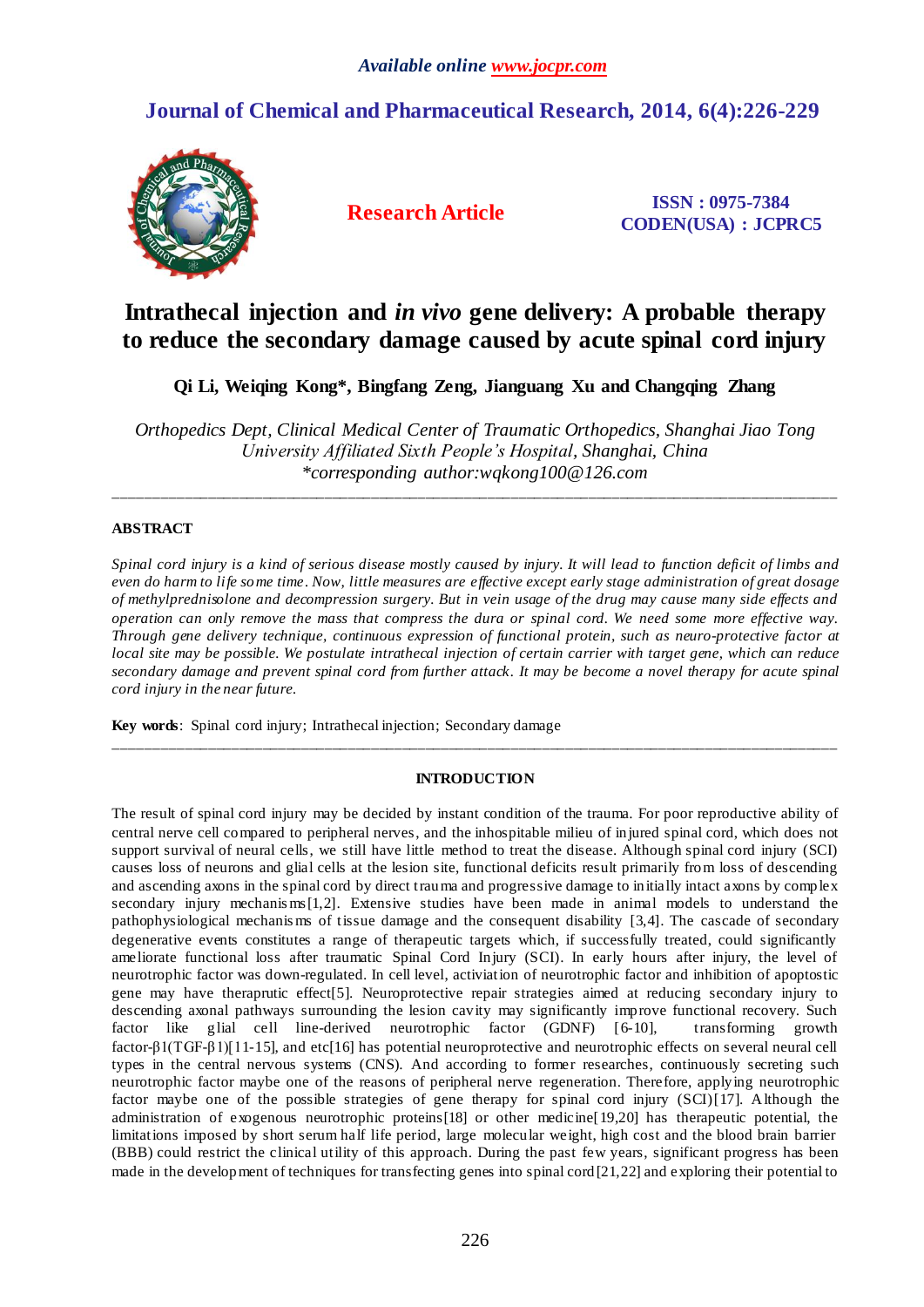treat SCI[23].

#### **Hypothesis**

A powerful approach to determining the functional role of specific genes in neural processes is to over- express their translation products in vivo. To date, this has mainly been achieved by using transgenic animals. But there are several drawbacks to transgenic systems, which obscuring the functional role of the over expre ssed gene product [24]. Gene transfer allows both systemic and localized expression. Its potential in the central nervous system (CNS) has been appreciated for some time, not only as an investigational tool in experimental animals but a possible novel therapeutic principle [24-27] as well. Though ex vivo cell culture and gene transfer is effective in experimental research, in vivo application is undoubtedly has its special clinic advantage. Under such technique of intrathecal injection of certain carrier with target gene, can we postulate local, long term, continuous expression of neuroprotective factor is possible which will alleviate the symptoms and limb function of those SCI patients.

*\_\_\_\_\_\_\_\_\_\_\_\_\_\_\_\_\_\_\_\_\_\_\_\_\_\_\_\_\_\_\_\_\_\_\_\_\_\_\_\_\_\_\_\_\_\_\_\_\_\_\_\_\_\_\_\_\_\_\_\_\_\_\_\_\_\_\_\_\_\_\_\_\_\_\_\_\_\_*

#### **RESULTS AND DISCUSSION**

One of the factors affect regeneration of central nerve is the microenvironment of spinal cord [4]. After primary injury, local damage and inflammation initializes the "waterfall" secondary change, which causes cell degeneration, co liquation and death [1]. At that time, lack of neurotropic factor may inhibit regeneration of neuron and glia cell. The mechanis m is that such factor like TGF-beta, GDNF can regulate inflammation reaction and inhibit the cell infarct. So local use of these factor will improve limbs function after spinal cord injury.

To reconstruct its microenvironment, some people tend to infuse above cell factor in vein. Besides its high cost, great dosage will also cause some side effects. So we turn to gene therapy, which can make local expression of functional protein possible. Accompanied with in vein administration of methylprednisolone, the therapy can not only reduce the secondary damage but accelerate cell regeneration as well.

Commonly employed approaches for CNS gene transfer have utilized modified viral vectors as carriers of g enetic material, and have yielded promising results in functional studies both using herpes simplex [ 24,25] and adeno-associated [26] vectors. Immune responses to viral structures, and the potential for transactivation of onco-genes, may, however, limit the utility of viral mediated gene transfer [27]. Developing a safe and efficient non-viral method for delivery and expression of target genes in the adult rat spinal cord would therefore greatly enhance the appeal of gene transfer as an investigational tool in functional studies. Some physical methods may efficient but is rarely used in vivo[28]. Complex-binding of plas mid DNA to cationic lipids is rapidly becoming a standard method for mediation of cellular entry and expression of plasmid DNA [2 9-33], and has shown some promise for in vivo use outside of the CNS [34-42]. Within the CNS, few attempts have been published, and these have yielded mixed results [43-51]. We hypotheses, an expression construct encoding Lac Z cDNA [52] could be delivered into the spinal cord of adult rats by cation transfection agent. This led to cellular uptake of the complexes, and presence of transgene mRNA for enough long period (more than 2 weeks). By optimizing delivery and expression strategies, detectable amounts of functional protein can be expressed following lipid mediated gene transfer in the CNS [53], thus the protein can work at local damaged site where they may play their positive role in greatest extent. The expression vector(Fig.1) and primer(Fig.2) can be seen as follows:



**Fig.1 Atlas of eukaryotic expression vector: pcDNA3**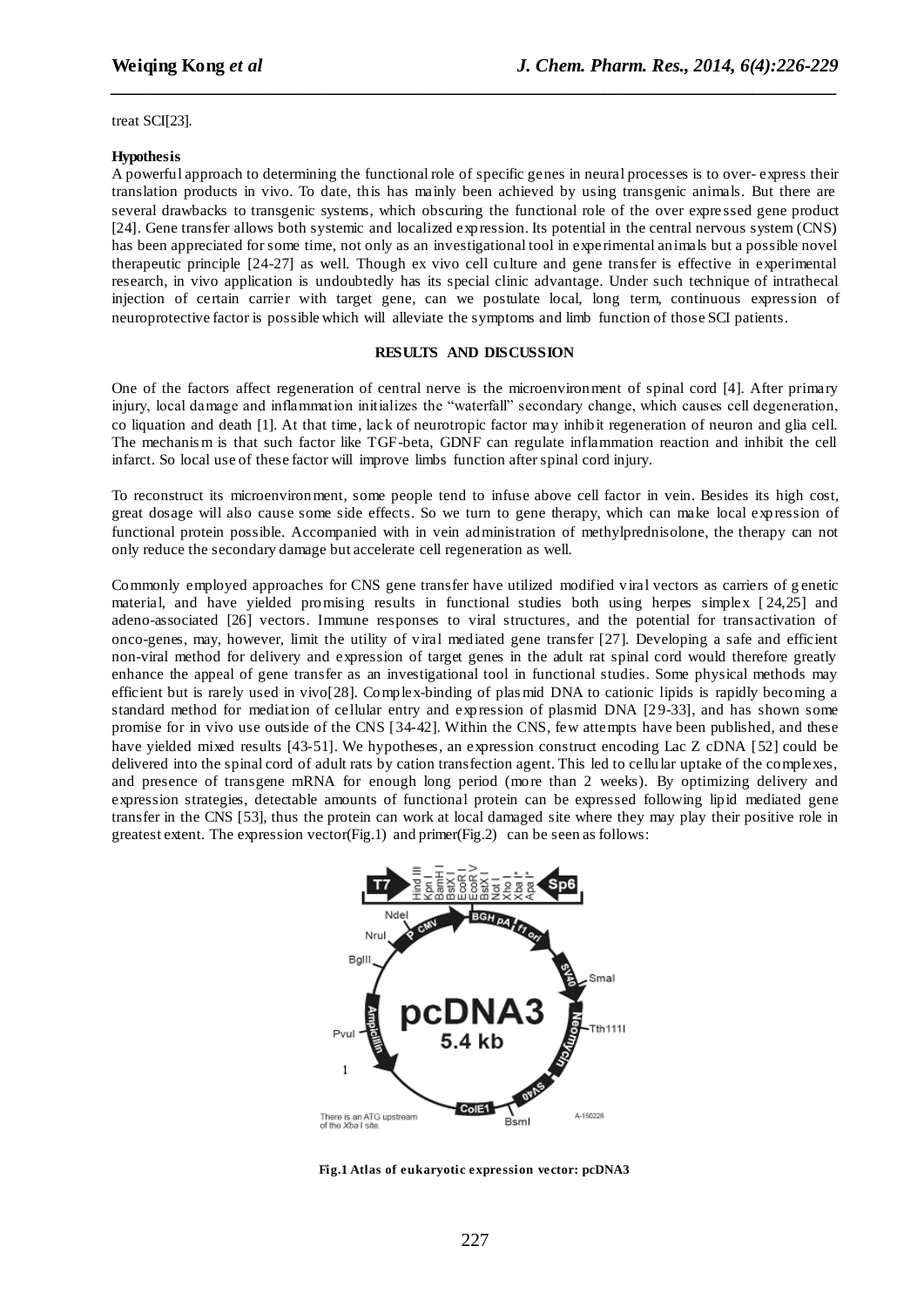| GENE   | 3'PRIME                                   | 5'PRIME                         |     |
|--------|-------------------------------------------|---------------------------------|-----|
| ' GDNE | ' I GGA TTT TAT TCA AGC CAC CAT           | TCA GAT ACA TCC ACA CCG TTT AG  | 400 |
|        | B-actin   AAC GAG CGG TTC CGA TGC CCT GAG | I TGT OGC CTT CAC CGT TCC AGT T | 600 |

*\_\_\_\_\_\_\_\_\_\_\_\_\_\_\_\_\_\_\_\_\_\_\_\_\_\_\_\_\_\_\_\_\_\_\_\_\_\_\_\_\_\_\_\_\_\_\_\_\_\_\_\_\_\_\_\_\_\_\_\_\_\_\_\_\_\_\_\_\_\_\_\_\_\_\_\_\_\_*

#### **Fig.2 Primer design of PCR**

In actual application, most patients with canal entrapment may need decompression surgery. By intrathecal injection technique, can we put certain carrier with related factor into injured site directly during operation which will not add extra trauma onto patient. Local expression of target gene will just work at that site. While in vein use of such factors can not penetrate the blood brain barrier (BBB) for its great molecular quality. Besides, its short half life period prevents it from taking effect for a long time.

#### **CONCLUSION**

Intrathecal injection of certain carrier with target gene can reduce secondary damage and prevent spinal cord from further attack. It may be become a novel complementary therapy for acute spinal cord injury in the near future besides surgical operation.

#### **Acknowledgements**

The project was funded by Shanghai Jiao Tong University; Grant number: (YG2011MS15 & YZ1060); Shanghai Municipal Commission of Health; Grant number: (2011-4348); This project (Ref: AOTAP12-07) was also supported by AO Trauma Asia Pacific.

#### **REFERENCES**

[1] Schwab, M.E., Bartholdi, D., *Physiol. Rev*. **1996**, 76 :319– 370.

[2] Young, W*., J. Emerg. Med*. **1993**, 11 :13– 22.

[3] Bunge, R.P., Puckett, W.R., Hiester, E.D., *Advances in Neurobiology. Neuronal Regeneration, Reorganization, and Repair,* **1997**,72: 305– 315.

[4] Nakamura M, Yamaguchi S, Watanabe Y, Yamashita F, Takakura Y, Hashida M, *Biol Pharm Bull*. **2004** ,27:1441-1443.

[5]Citron BA, Arnold PM, Haynes NG,. *Spine*. **2008** ,33(21):2269-2277.

[6] Henderson, C.E., Phillips, H.S., Pollock, R.A., Davies, A.M., Lemeulle, C., Armanini, M., Simpson, L.C., Moffet, B., Vandlen, R.A., Koliatsos, V.E., Rosenthal, A., *Science*. **1994** , 266: 1062– 1064.

[7] Li, L., Wu, W., Lin, L.F., Lei, M., *Proc. Natl. Acad. Sci. U.* S. A. **1995**,92: 9771– 9775.

[8] Oppenheim, R.W., Houenou, L.J., Johnson, J.E., Lin, L.-F.H., Li, L., Lo, A.C., Newsome, A.L., Prevette, D.M., Wang, S., *Nature*. **1995**,373:344–346.

[9] Yan, Q., Matheson, C., Lopez, O.T., *Nature*. **1995**,373: 341– 344.

[10] Christopher Iannotti, Y. Ping Zhang, Christopher B. Shields, Yingchun Han, Darlene A. Burke, Xiao -Ming Xu, *Experimental Neurology*. **2004** ,189: 317– 332.

[11] [Racke MK, Dhib-Jalbut S, Cannella B, Albert PS, Raine CS, McFarlin DE,](http://www.ncbi.nlm.nih.gov/entrez/query.fcgi?cmd=Retrieve&db=pubmed&dopt=Abstract&list_uids=1707929&query_hl=5&itool=pubmed_docsum) *J Immunol*. **1991**, 146: 3012–3017.

[12] O'Brien MF, Lenke LG, Lou J, Bridwell KH, Joyce ME, *Spine*. **1994**, 20: 2321– 2330.

[13] [Semple-Rowland SL, Mahatme A, Popovich PG, Green DA, Hassler G Jr, Stokes BT, Streit WJ,](http://www.ncbi.nlm.nih.gov/entrez/query.fcgi?cmd=Retrieve&db=pubmed&dopt=Abstract&list_uids=8742129&query_hl=6&itool=pubmed_docsum) *J Neurotrauma*. **1995**, 12: 1003–1014.

[14] [Hamada Y,](http://www.ncbi.nlm.nih.gov/entrez/query.fcgi?db=pubmed&cmd=Search&itool=pubmed_Abstract&term=%22Hamada+Y%22%5BAuthor%5D) [Ikata T,](http://www.ncbi.nlm.nih.gov/entrez/query.fcgi?db=pubmed&cmd=Search&itool=pubmed_Abstract&term=%22Ikata+T%22%5BAuthor%5D) [Katoh S,](http://www.ncbi.nlm.nih.gov/entrez/query.fcgi?db=pubmed&cmd=Search&itool=pubmed_Abstract&term=%22Katoh+S%22%5BAuthor%5D) [Katoh K,](http://www.ncbi.nlm.nih.gov/entrez/query.fcgi?db=pubmed&cmd=Search&itool=pubmed_Abstract&term=%22Katoh+K%22%5BAuthor%5D) [Niwa M,](http://www.ncbi.nlm.nih.gov/entrez/query.fcgi?db=pubmed&cmd=Search&itool=pubmed_Abstract&term=%22Niwa+M%22%5BAuthor%5D) [Tsutsumishita Y,](http://www.ncbi.nlm.nih.gov/entrez/query.fcgi?db=pubmed&cmd=Search&itool=pubmed_Abstract&term=%22Tsutsumishita+Y%22%5BAuthor%5D) [Fukuzawa K,](http://www.ncbi.nlm.nih.gov/entrez/query.fcgi?db=pubmed&cmd=Search&itool=pubmed_Abstract&term=%22Fukuzawa+K%22%5BAuthor%5D) *Neurosci Lett*. **1996**, 203: 97– 100.

[15] William R. Tyor, Nicholas Avgeropoulos, George Ohlandt, Edward L, Hogan, *Journal of the Neurological Sciences*. **2002**, 200: 33– 41.

[16] Zhang L, Gu S, Zhao C, et al. *Cell Transplant*. **2007**;16(5):475-481.

[17]Yune TY, Lee JY, Jiang MH,. *Free Radic Biol Med*. **2008**,15;45(8):1190-1200.

[18] Fumagalli F, Madaschi L, Brenna P,.. *Eur J Pharmacol*. **2008**,578(1):19-27.

[19] Wu XH, Yang SH, Duan DY,. *J Neurotrauma*. **2007**,24(9):1502-1512.

[20]Wu J, Sun TS, Ren JX,. *Neurosci Bull*. **2008**,24(2):57-65.

[21]Cittelly DM, Nesic O, Johnson K,. *Exp Neurol*. **2008**,210(2):295-307.

[22] [Tuszynski MH,](http://www.ncbi.nlm.nih.gov/entrez/query.fcgi?db=pubmed&cmd=Search&itool=pubmed_Abstract&term=%22Tuszynski+MH%22%5BAuthor%5D) [Peterson DA,](http://www.ncbi.nlm.nih.gov/entrez/query.fcgi?db=pubmed&cmd=Search&itool=pubmed_Abstract&term=%22Peterson+DA%22%5BAuthor%5D) [Ray J,](http://www.ncbi.nlm.nih.gov/entrez/query.fcgi?db=pubmed&cmd=Search&itool=pubmed_Abstract&term=%22Ray+J%22%5BAuthor%5D) [Baird A,](http://www.ncbi.nlm.nih.gov/entrez/query.fcgi?db=pubmed&cmd=Search&itool=pubmed_Abstract&term=%22Baird+A%22%5BAuthor%5D) [Nakahara Y,](http://www.ncbi.nlm.nih.gov/entrez/query.fcgi?db=pubmed&cmd=Search&itool=pubmed_Abstract&term=%22Nakahara+Y%22%5BAuthor%5D) [Gage FH.](http://www.ncbi.nlm.nih.gov/entrez/query.fcgi?db=pubmed&cmd=Search&itool=pubmed_Abstract&term=%22Gage+FH%22%5BAuthor%5D), *Exp Neurol*. **1994** ,126 :1-14.

[23] Ridet, J.L., Privat, A., *Journal of Neuroscience Research* . **1995**, 42: 287-293.

[24] Akli, S., Caillaud, C., Vigne, E., Stratford-Perricaudet, L.D., Poenaru, L., Perricaudet, M., Kahn, A., Peschanski, M.R., *Nat. Genet*. **1993**, 3: 224-228.

[25] During, M.J., Naegele, J.R., O'Malley, K.L., Geller, A.I., *Science*. **1994**, 266: 1399-1403.